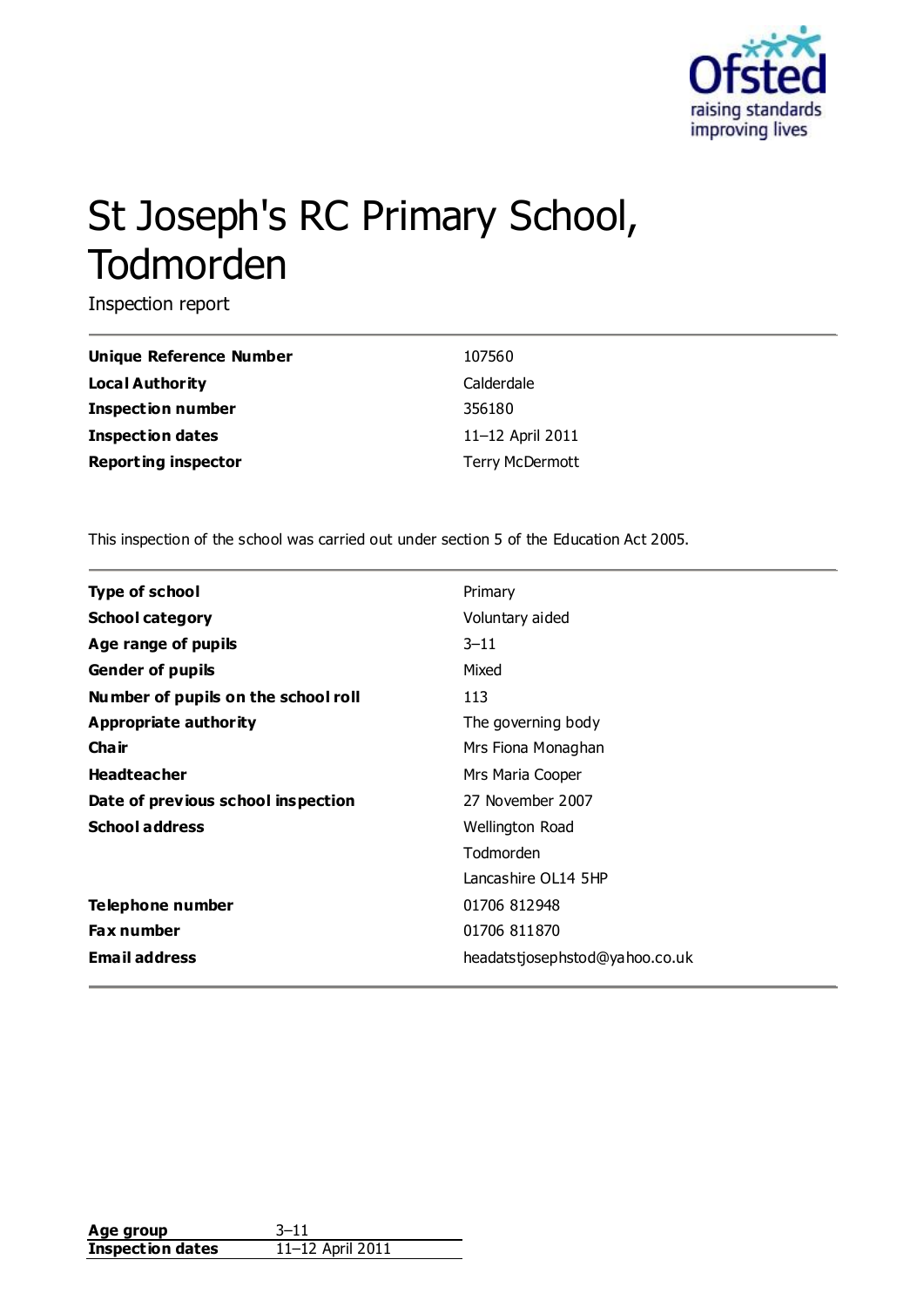**Inspection number** 356180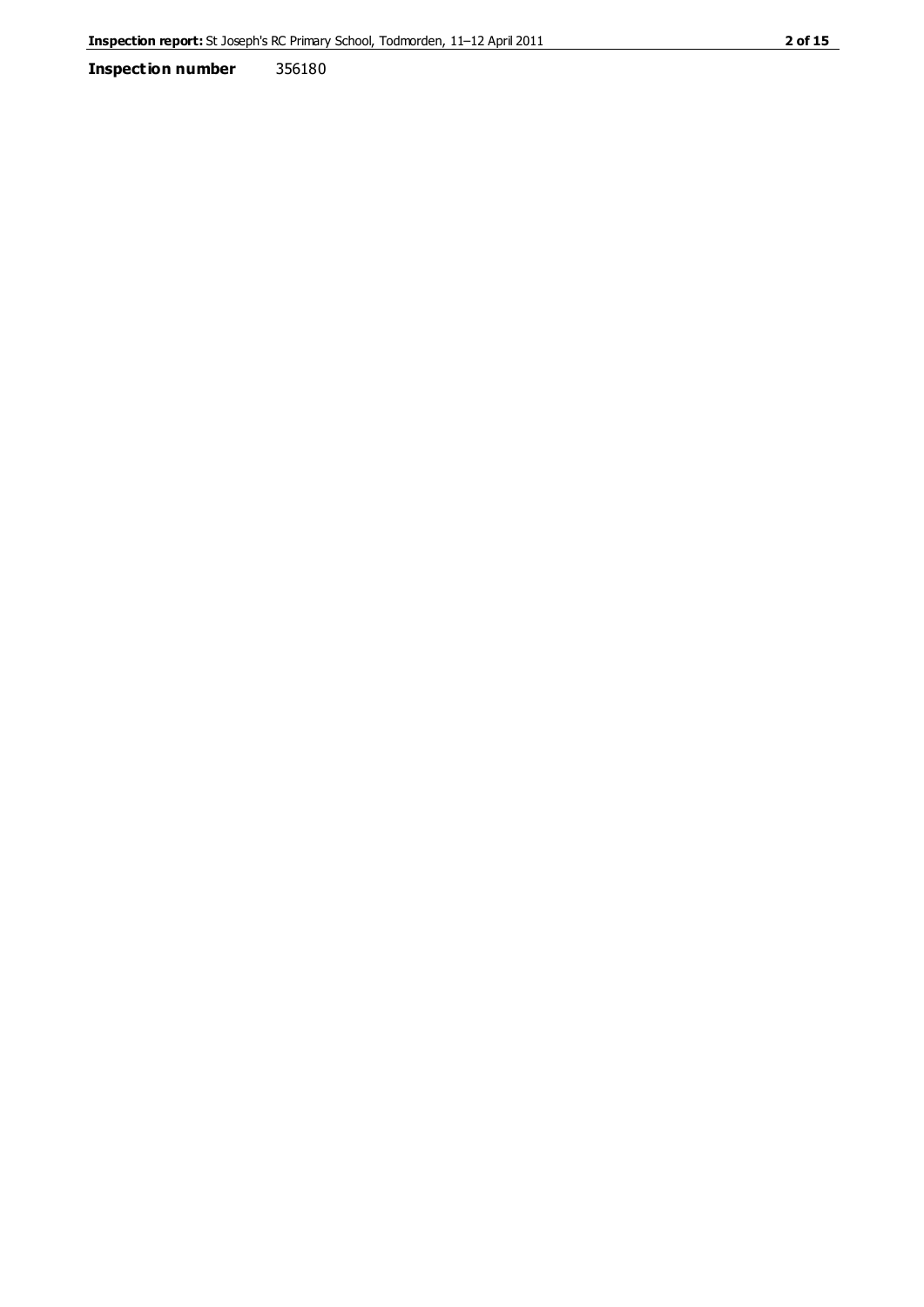The Office for Standards in Education, Children's Services and Skills (Ofsted) regulates and inspects to achieve excellence in the care of children and young people, and in education and skills for learners of all ages. It regulates and inspects childcare and children's social care, and inspects the Children and Family Court Advisory Support Service (Cafcass), schools, colleges, initial teacher training, work-based learning and skills training, adult and community learning, and education and training in prisons and other secure establishments. It assesses council children's services, and inspects services for looked after children, safeguarding and child protection.

Further copies of this report are obtainable from the school. Under the Education Act 2005, the school must provide a copy of this report free of charge to certain categories of people. A charge not exceeding the full cost of reproduction may be made for any other copies supplied.

If you would like a copy of this document in a different format, such as large print or Braille, please telephone 0300 123 4234, or email **[enquiries@ofsted.gov.uk](mailto:enquiries@ofsted.gov.uk)**.

You may copy all or parts of this document for non-commercial educational purposes, as long as you give details of the source and date of publication and do not alter the documentation in any way.

To receive regular email alerts about new publications, including survey reports and school inspection reports, please visit our website and go to 'Subscribe'.

Royal Exchange Buildings St Ann's Square Manchester M2 7LA T: 0300 123 4234 Textphone: 0161 618 8524 E: **[enquiries@ofsted.gov.uk](mailto:enquiries@ofsted.gov.uk)**

W: **[www.ofsted.gov.uk](http://www.ofsted.gov.uk/)**

© Crown copyright 2011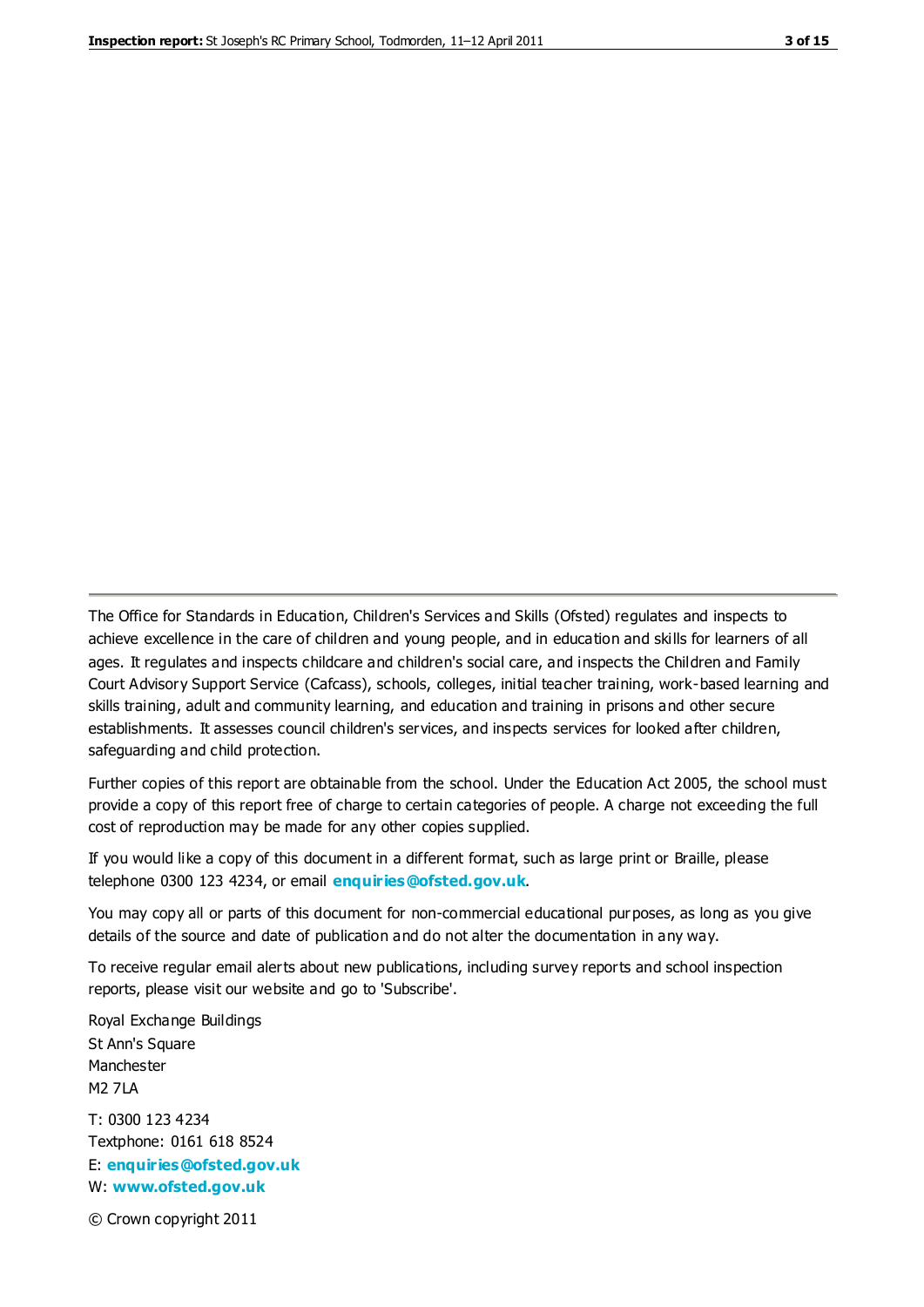# **Introduction**

This inspection was carried out by two additional inspectors. The inspectors visited 10 lessons, observing five teachers. They held meetings with groups of pupils, staff and members of the governing body. They observed the school's work, looked at its methods for tracking pupils' progress, and at a range of school documents, including its policies, minutes of governing body meetings, monitoring records, an extensive sample of pupils' work, and reports from the School Improvement Partner. Twenty-five responses from parents and carers to the Ofsted questionnaire were received and considered, along with questionnaires completed by staff and pupils.

- **I** Inspectors checked whether the school's self-evaluation of the quality of teaching and learning is valid.
- The reasons behind the apparent lack of improvement in the academic outcomes reached by pupils since the last inspection.
- The reasons for the school considering the pupils' personal development to be good.

# **Information about the school**

St Joseph's is much smaller than the average-size primary school. Pupils are currently taught in mixed-age classes, in pairs of year groups, throughout the school. The number on roll is rising. The proportion of pupils known to be eligible for free school meals is average. The proportion of pupils from minority ethnic heritages is below average. The proportion of pupils who are believed not to speak English at home is average. Almost all are from a European background. The proportion of pupils with special educational needs and/or disabilities is above average, as is the proportion which has a statement of special educational need.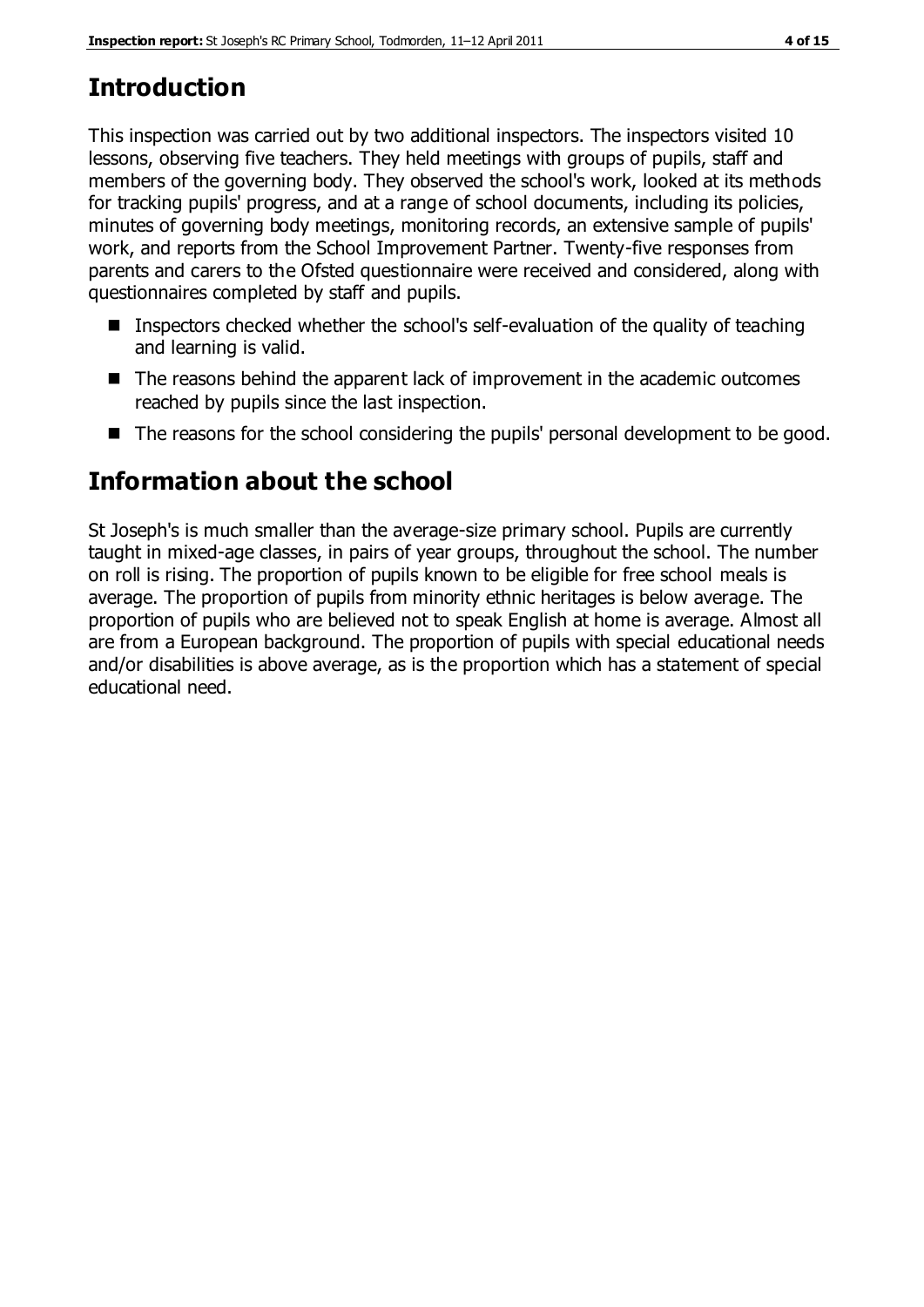# **Inspection judgements**

| Overall effectiveness: how good is the school?  |  |
|-------------------------------------------------|--|
| The school's capacity for sustained improvement |  |

#### **Main findings**

This is a satisfactory school. It has good features in its Early Years Foundation Stage, which gets children off to a good start and lays solid foundations for future learning. There are also strong features in its curriculum and the care guidance and support it provides for all pupils, which lead directly to their good personal development.

Pupils' academic achievement is satisfactory overall. Children join the school with standards below those normally expected for their age. They make good progress in the Early Years Foundation Stage. When they join Year 1 standards are broadly average. By the end of Year 6, attainment in English and mathematics remains broadly average. Inspection evidence shows that some pupils are now learning well and making good progress, though the legacy of slower progress caused by weak teaching in the past still affects the long-term achievement of older pupils. However, the learning of a majority is only satisfactory because of inconsistencies in the quality of teaching across school. This is the same as at the time of the last inspection.

Pupils and their families are well-known to staff. Links between school and home are strong. Support for pupils whose circumstances might make them vulnerable is good, and this allows them to take a full part in what the school has to offer. Pupils have good attitudes to learning in lessons, built successfully on strong Catholic foundations of respect and tolerance. Their personal development is good. Teaching is at its best when encouraging pupils to work independently. It is less effective when teachers give the same extended explanations to mixed-age classes. Pupils listen politely, but then engage in learning with enthusiasm when given the opportunity to find things out for themselves. Good assessment arrangements give an accurate picture of what pupils know and can do, but this information is not always used to best effect when planning work in lessons. This slows pupils' progress. The interesting and wide-ranging classroom curriculum is being reorganised to present more opportunities for pupils to practice their previously learned skills across a range of subjects.

Leadership and management are satisfactory. Self-evaluation is accurate when it measures the school's effectiveness in terms of pupils' achievement. Other evaluations are less reliable because they do not always objectively measure the amount of pupils' learning in lessons. Nonetheless, leaders and governors do have an accurate picture of the school's weaknesses, and are fully committed to tackling them. The school has satisfactory capacity to secure further improvements.

Up to 40% of the schools whose overall effectiveness is judged satisfactory may receive a monitoring visit by an Ofsted inspector before their next section 5 inspection.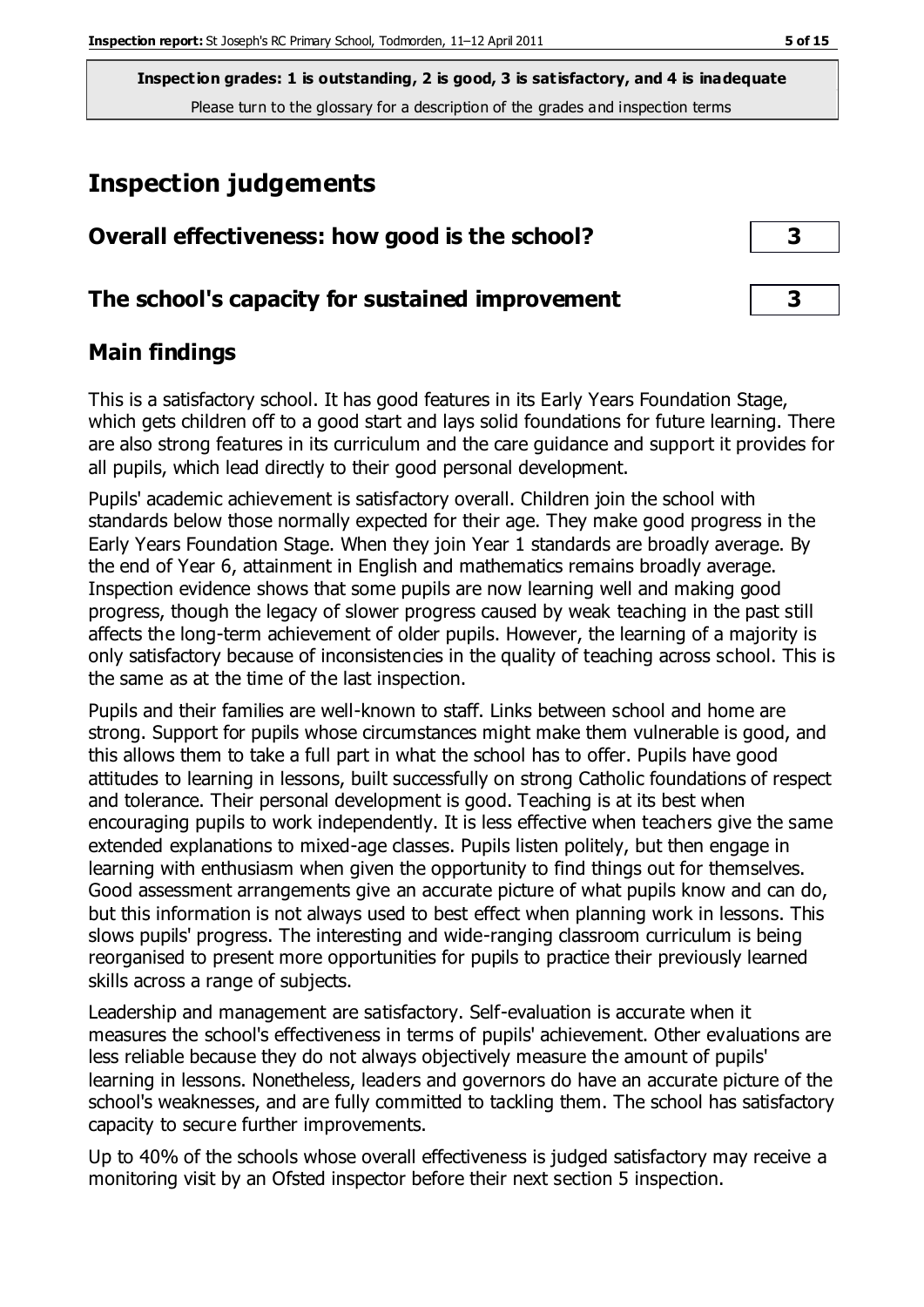#### **What does the school need to do to improve further?**

- Improve the consistency of the quality of teaching throughout the school by:
	- giving pupils more opportunities to find things out for themselves
	- marking pupils' work regularly and informatively in different subjects so that pupils know with certainty what they have to do next to improve
	- using information about what pupils already know and can do to set work in lessons which accurately meets the different learning needs of each pupil
	- sharing examples of best practice widely across the whole school
	- $-$  ensuring that the skills of support staff are always used to best possible effect throughout lessons.
- Check more closely on the quality of learning taking place in lessons and other activities by:
	- making greater use of monitoring and evaluation opportunities to measure how much pupils are actually gaining from different activities
	- involving more adults in the rigorous evaluation of the effectiveness of both pastoral and academic outcomes for pupils.

#### **Outcomes for individuals and groups of pupils 3**

Learning seen in lessons during the inspection was satisfactory overall, though it is often better than this for children in the Early Years Foundation Stage. Pupils like being in lessons and they are keen to learn. They willingly do as they are asked by teachers, and try hard with their work. When given opportunities to carry out investigations, or to work in a group to solve a testing problem, they apply themselves well. They are generally wellbehaved, and work sensibly when not directly supervised. When the work set is either too easy or too hard, some pupils become restless or distracted, which limits their learning. Pupils in the current Year 6 are on track to make satisfactory overall progress by reaching average standards in English and mathematics. All groups of pupils make at least satisfactory progress, including those with special educational needs and/or disabilities. The significant minority of pupils from European backgrounds who speak English as an additional language make the same satisfactory progress as that of their classmates because of the good support they receive from bilingual support assistants.

Pupils say they enjoy coming to school because 'we have lots of friends'. They say there is very little bullying, though they are well aware of what to do should it occur. They have a good understanding of how to lead healthy lives and know broadly how exercise helps their bodies to work more efficiently. They know where dangers can lurk in the outside world and how to avoid them. They are proud of their school and are keen to take up positions of responsibility as school councillors. They give generously to charities such as Cafod and St Joseph's Penny. They have a good understanding of the difficulties faced by other children in different parts of the world. The growing links with schools in Poland, through the Razem project, and Hungary, and with schools of different character in the local area, have had a marked impact on pupils' perceptions of the world. This contributes significantly to the good community spirit within the school and to the effectiveness of the school's work in promoting an understanding of, and respect for, diversity. When they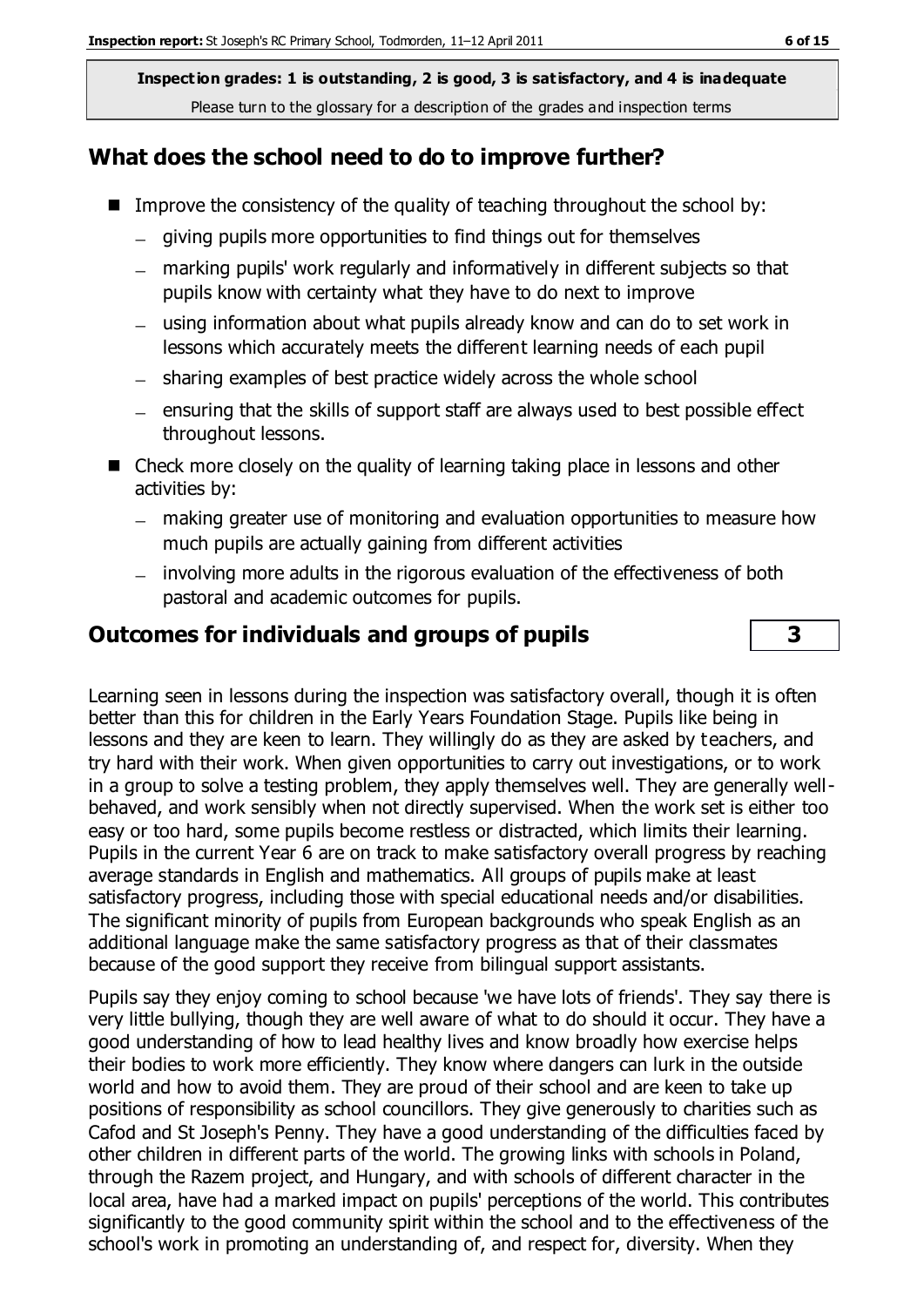leave the school at the end of Year 6, pupils are polite, reliable and well-balanced young citizens with average levels of attainment. They are satisfactorily prepared for the next stage of their education and their lives.

These are the grades for pupils' outcomes

| Pupils' achievement and the extent to which they enjoy their learning                                                     | 3                       |
|---------------------------------------------------------------------------------------------------------------------------|-------------------------|
| Taking into account:<br>Pupils' attainment <sup>1</sup>                                                                   | 3                       |
| The quality of pupils' learning and their progress                                                                        | 3                       |
| The quality of learning for pupils with special educational needs and/or disabilities<br>and their progress               | 3                       |
| The extent to which pupils feel safe                                                                                      | $\overline{2}$          |
| Pupils' behaviour                                                                                                         | $\overline{2}$          |
| The extent to which pupils adopt healthy lifestyles                                                                       | $\overline{\mathbf{2}}$ |
| The extent to which pupils contribute to the school and wider community                                                   | $\overline{2}$          |
| The extent to which pupils develop workplace and other skills that will contribute to<br>their future economic well-being | 3                       |
| Taking into account:<br>Pupils' attendance <sup>1</sup>                                                                   | $\mathcal{P}$           |
| The extent of pupils' spiritual, moral, social and cultural development                                                   | 2                       |

<sup>1</sup> The grades for attainment and attendance are: 1 is high; 2 is above average; 3 is broadly average; and 4 is low

## **How effective is the provision?**

Good relationships between adults and pupils are a common feature of all lessons. Classes are well managed. The best lessons move forward smartly, with all pupils being expected and trusted to work hard and think for themselves. This was seen to good effect in a mixed Year 1 and Year 2 numeracy lesson. Pupils gained a good understanding of the concept of division by using penne pasta pieces to share different amounts between 2. No pasta was spilt or misused. Some other lessons did not give pupils the same opportunities. Some pupils said that work they were set in lessons was 'quite easy'.

The marking of pupils' work is of inconsistent quality. Some is marked regularly and gives clear guidance for improvement. Other work is merely acknowledged cursorily.

Skilful teaching assistants are deployed well when pupils are working and engaged in learning, but their skills are often underused at the beginning of lessons. Teachers and other adults have limited opportunities to share good practice and to learn from each other.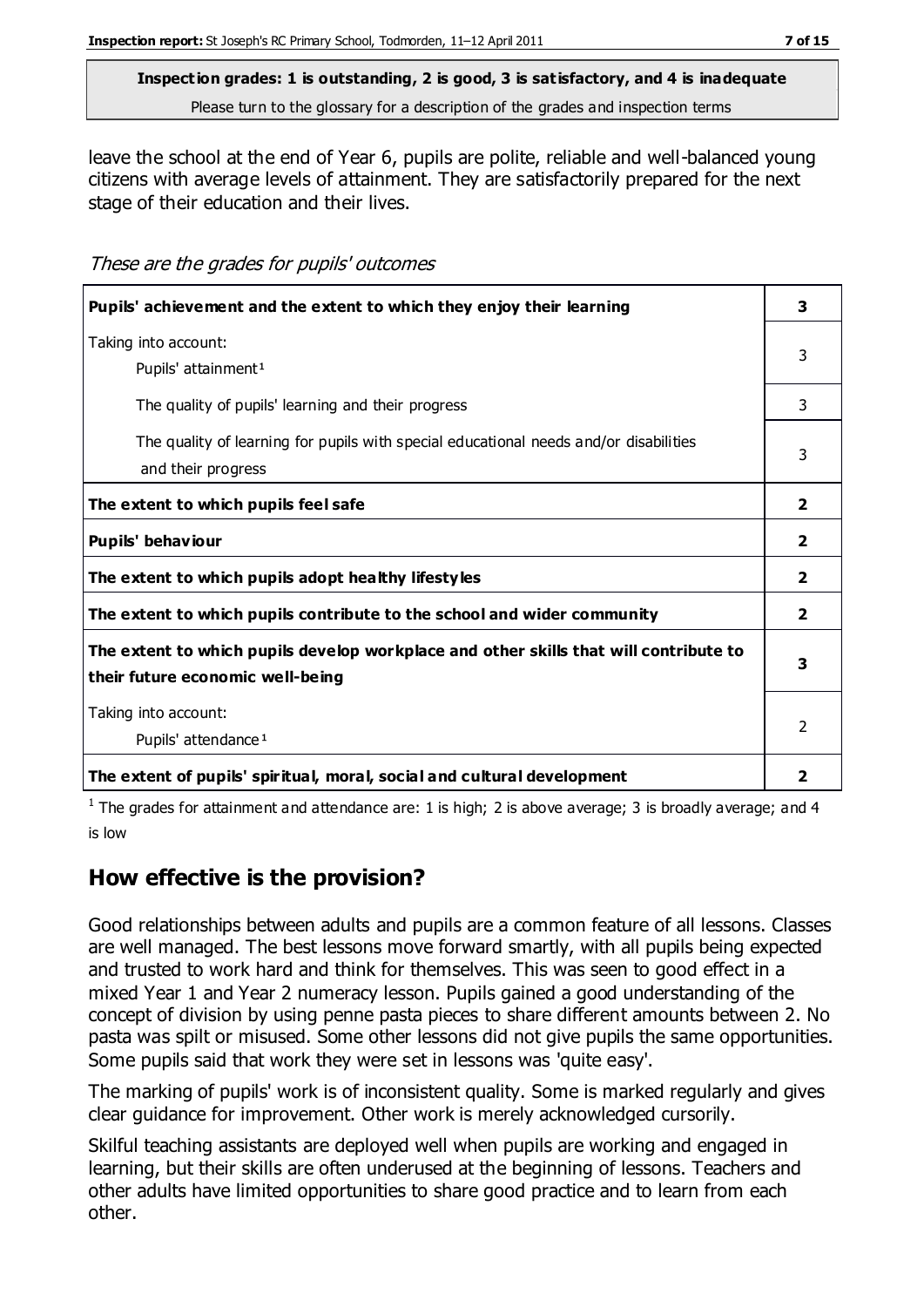The curriculum is good. It is enhanced by a clear Roman Catholic ethos of reflection and consideration for others. The strong focus on subjects such as music, including violin tuition for all Year 3 and Year 4 pupils, the Anglo-Polish choir, and geography, enables pupils to experience at first hand the cultural and artistic dimensions of learning. Pupil s speak enthusiastically about their practical classroom experiences, as well as the good range of outings, visitors and after-school clubs.

The good care, guidance and support provided for pupils give them a strong sense of security. They solidly underpin their enjoyment of school and build their self confidence. Arrangements for the transitions pupils make when they join school, within school, and when they move on, are good. The school quickly recruits assistance from outside professional and other agencies should the need arise, and is persistent in following through difficult issues. The school's methods of recording pupils' pastoral progress are very complicated. This makes tracking difficult and the retrieval of information laborious.

These are the grades for the quality of provision

| The quality of teaching                                                                                    |  |
|------------------------------------------------------------------------------------------------------------|--|
| Taking into account:<br>The use of assessment to support learning                                          |  |
| The extent to which the curriculum meets pupils' needs, including, where relevant,<br>through partnerships |  |
| The effectiveness of care, guidance and support                                                            |  |

## **How effective are leadership and management?**

Staff and other adults in the school have a common desire to do their very best for the pupils in their care. Leaders at all levels have until recently not maintained a sharp enough focus on pupils' learning when they monitor the effectiveness of lessons and other activities. Improvement plans cover a wide range of areas, but lack a crisp and incisive identification of the most pressing priorities where success can be measured.

Governance is satisfactory. Members of the governing body give generously of their time and want the school to do well. They are now beginning properly to hold the school to account for its performance. The school takes its responsibilities for child protection and safeguarding very seriously because the promotion of pupils' individual interests is central to all of its work. Safeguarding requirements are met well. The unanimous views expressed by pupils, by parents and carers, and by staff, demonstrate this. There is no discernible bias or discrimination here because pupils openly recognise and celebrate diversity. All adults ensure that pupils have good equality of opportunity to be a part of everything the school has to offer.

The school's provision for community cohesion is good. Its internal and local dimensions are strong. Through its links with other schools and communities outside its immediate local area and in Europe, the school is extending pupils' appreciation and understanding of other communities both nationally and globally. The school gives satisfactory value for money.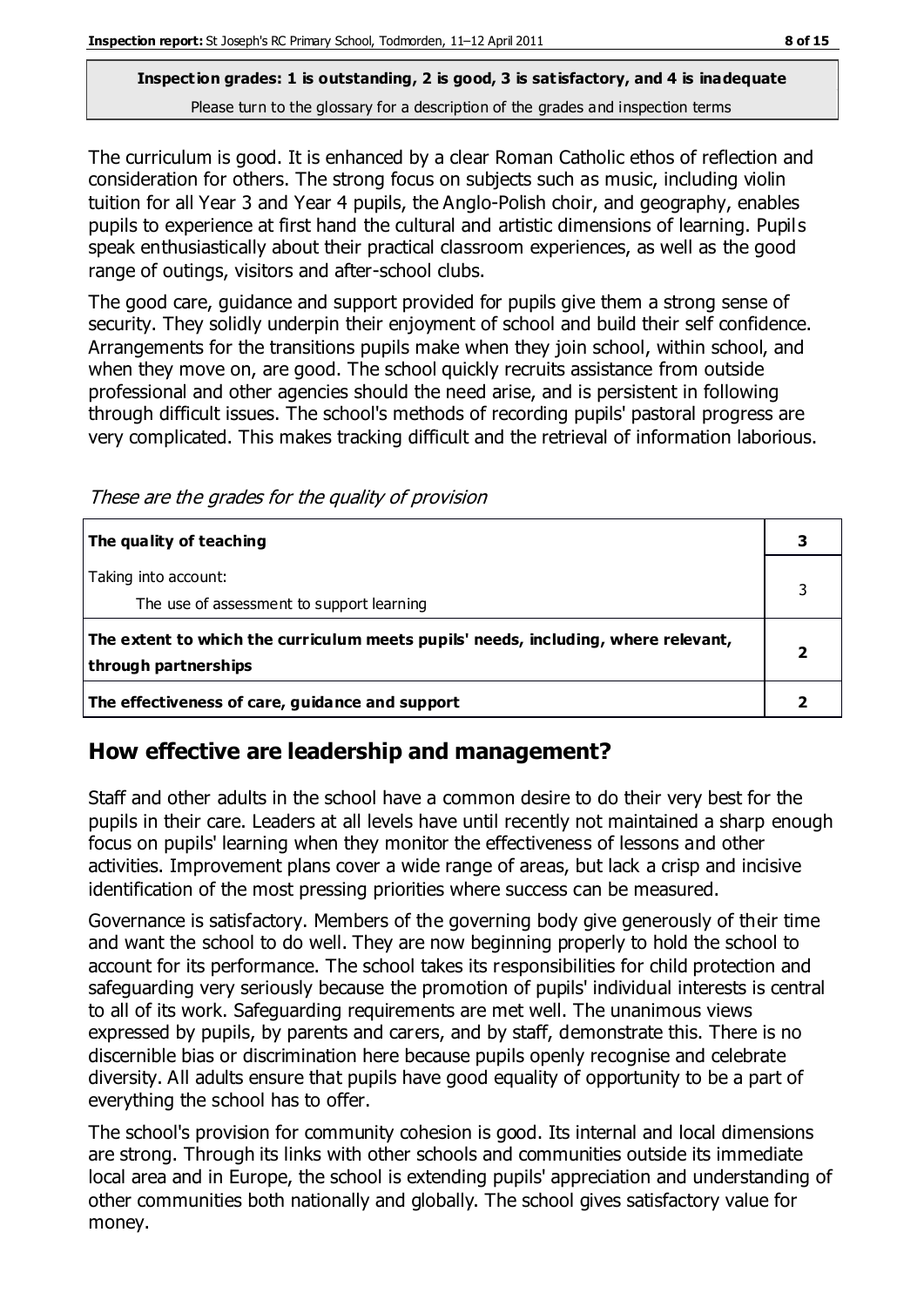**Inspection grades: 1 is outstanding, 2 is good, 3 is satisfactory, and 4 is inadequate**

Please turn to the glossary for a description of the grades and inspection terms

| The effectiveness of leadership and management in embedding ambition and driving<br>improvement                                                                  | 3                       |
|------------------------------------------------------------------------------------------------------------------------------------------------------------------|-------------------------|
| Taking into account:                                                                                                                                             | 3                       |
| The leadership and management of teaching and learning                                                                                                           |                         |
| The effectiveness of the governing body in challenging and supporting the<br>school so that weaknesses are tackled decisively and statutory responsibilities met | 3                       |
| The effectiveness of the school's engagement with parents and carers                                                                                             | $\overline{\mathbf{2}}$ |
| The effectiveness of partnerships in promoting learning and well-being                                                                                           | 3                       |
| The effectiveness with which the school promotes equality of opportunity and tackles<br><b>discrimination</b>                                                    | $\overline{\mathbf{2}}$ |
| The effectiveness of safeguarding procedures                                                                                                                     | $\overline{2}$          |
| The effectiveness with which the school promotes community cohesion                                                                                              | $\mathbf{2}$            |
| The effectiveness with which the school deploys resources to achieve value for money                                                                             | 3                       |

#### These are the grades for leadership and management

## **Early Years Foundation Stage**

Children usually join Nursery class with skills lower than the normal expectation for their age. Good links with parents and carers contribute well to the smooth start children make, and to the steadily rising number on roll. Children settle quickly into a happy and bright learning environment. They identify rapidly with the calm, patient and caring examples set by the adults. They soon learn to play and work together in harmony, behaving sensibly, and sharing their toys and their thoughts well. There is a good balance between adult-led activities and those which children choose for themselves, both indoors and outside. These are linked together and contribute well to children's good progress in all areas of learning. They experience a range of real situations to extend their understanding of the world, not least through a camera set in a bird-box which provides exciting live pictures of wild creatures nesting and rearing their young. Children talk and write about this with a clear sense of wonder. Their role play of the Palm Sunday story, done with reflection and reverence, set a strong foundation for the good personal development that is continued in later years throughout the school. Children of all abilities, including those with special educational needs and/or disabilities, make good progress because teaching is good. By the time they start Year 1, their attainment is broadly average.

Leadership and management are good. Adults make effective use of information they hold on what children know and can do to plan the next steps of their learning, though this is not always recorded clearly enough to improve the progress children are making. Welfare requirements are met.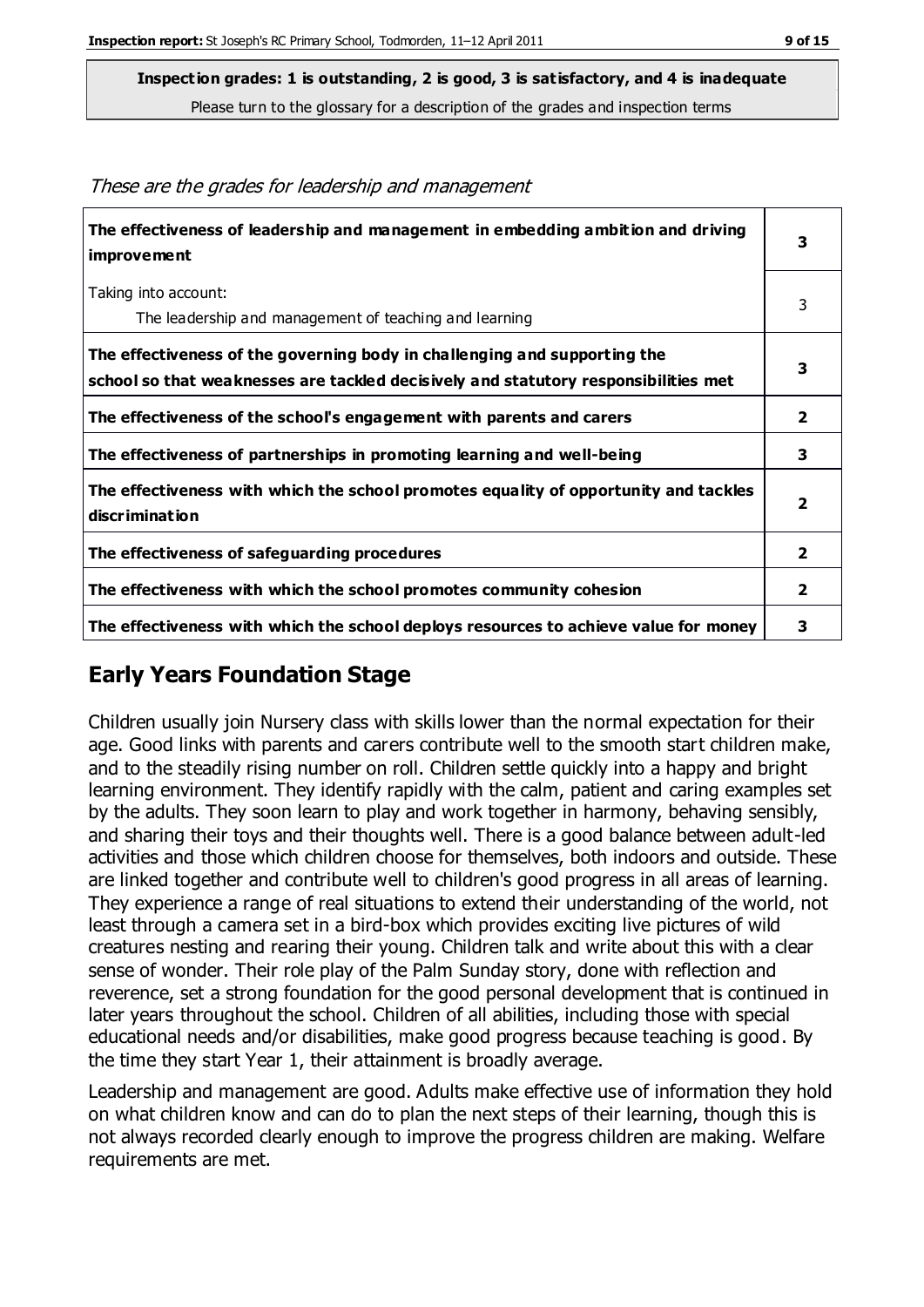**Inspection grades: 1 is outstanding, 2 is good, 3 is satisfactory, and 4 is inadequate**

Please turn to the glossary for a description of the grades and inspection terms

These are the grades for the Early Years Foundation Stage

| Overall effectiveness of the Early Years Foundation Stage                             |  |
|---------------------------------------------------------------------------------------|--|
| Taking into account:<br>Outcomes for children in the Early Years Foundation Stage     |  |
| The quality of provision in the Early Years Foundation Stage                          |  |
| The effectiveness of leadership and management of the Early Years Foundation<br>Stage |  |

## **Views of parents and carers**

A smaller proportion of parents and carers than is usual responded to the Ofsted questionnaire. They were unanimous in their view that their child is safe in school. The very large majority were strongly in support of the school. A very small minority of parents and carers felt that their child was not making enough progress in school. Inspectors found that overall progress in the school is satisfactory. A very small minority of parents and carers did not feel that the school met their children's needs well enough. The large majority of parents and carers who expressed their views held more positive opinions. Inspectors' views are expressed in the report.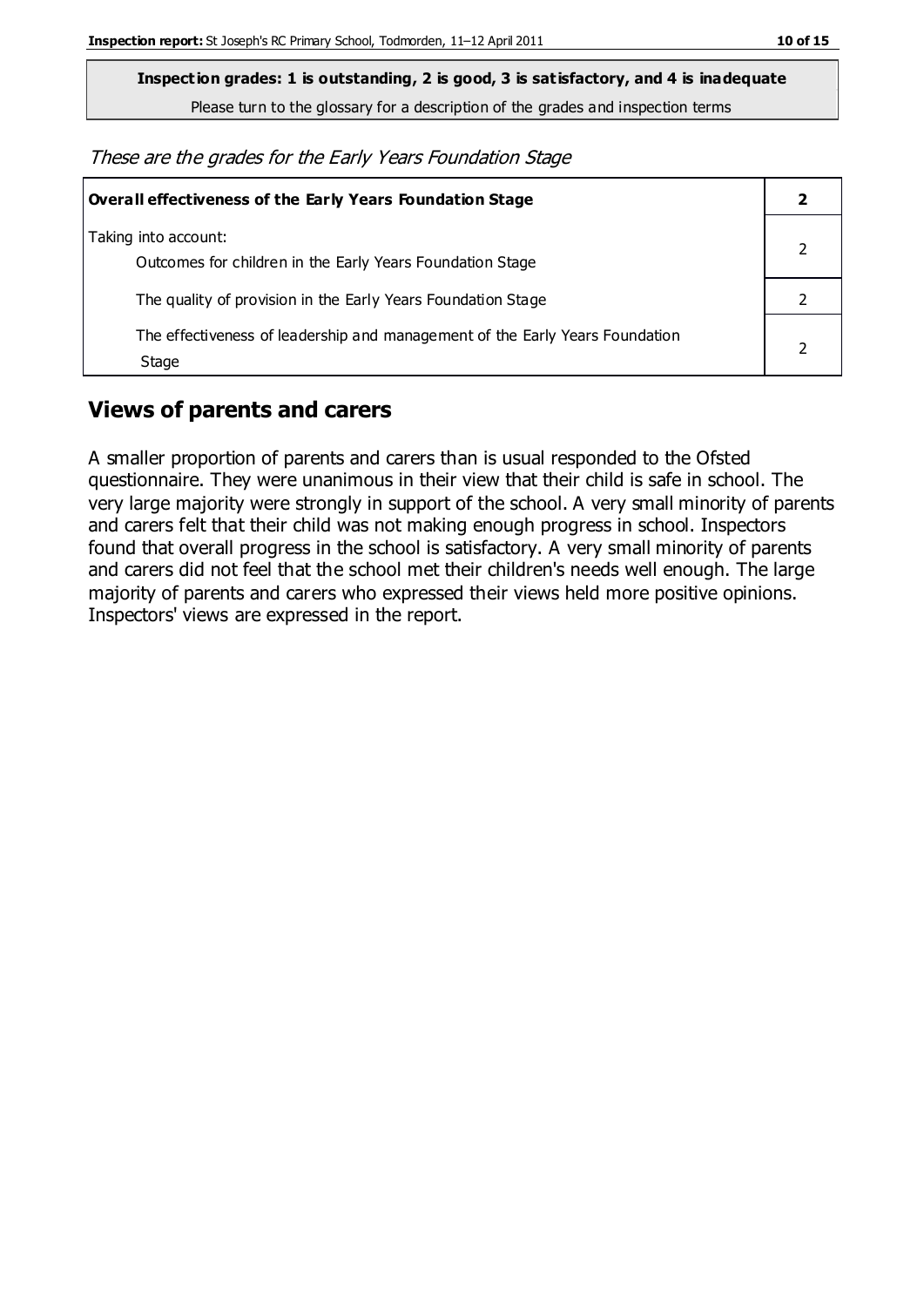#### **Responses from parents and carers to Ofsted's questionnaire**

Ofsted invited all the registered parents and carers of pupils registered at St Joseph's RC Primary School, Todmorden to complete a questionnaire about their views of the school.

In the questionnaire, parents and carers were asked to record how strongly they agreed with 13 statements about the school.

The inspection team received 25 completed questionnaires by the end of the on-site inspection. In total, there are 113 pupils registered at the school.

| <b>Statements</b>                                                                                                                                                                                                                                       | <b>Strongly</b><br>agree |               | <b>Agree</b> |               |                | <b>Disagree</b> |              | <b>Strongly</b><br>disagree |  |
|---------------------------------------------------------------------------------------------------------------------------------------------------------------------------------------------------------------------------------------------------------|--------------------------|---------------|--------------|---------------|----------------|-----------------|--------------|-----------------------------|--|
|                                                                                                                                                                                                                                                         | <b>Total</b>             | $\frac{0}{0}$ | <b>Total</b> | $\frac{0}{0}$ | <b>Total</b>   | $\frac{0}{0}$   | <b>Total</b> | $\frac{0}{0}$               |  |
| My child enjoys school                                                                                                                                                                                                                                  | 15                       | 60            | 9            | 36            | 0              | $\mathbf 0$     | $\mathbf{1}$ | 4                           |  |
| The school keeps my child<br>safe                                                                                                                                                                                                                       | 14                       | 56            | 11           | 44            | 0              | 0               | $\mathbf 0$  | $\mathbf 0$                 |  |
| My school informs me about<br>my child's progress                                                                                                                                                                                                       | 8                        | 32            | 14           | 56            | $\overline{2}$ | 8               | $\mathbf 0$  | $\mathbf 0$                 |  |
| My child is making enough<br>progress at this school                                                                                                                                                                                                    | 8                        | 32            | 14           | 56            | $\overline{2}$ | 8               | 0            | $\mathbf 0$                 |  |
| The teaching is good at this<br>school                                                                                                                                                                                                                  | 9                        | 36            | 14           | 56            | 0              | 0               | $\mathbf{0}$ | $\mathbf 0$                 |  |
| The school helps me to<br>support my child's learning                                                                                                                                                                                                   | 14                       | 56            | 9            | 36            | $\overline{2}$ | 8               | 0            | $\mathbf 0$                 |  |
| The school helps my child to<br>have a healthy lifestyle                                                                                                                                                                                                | 15                       | 60            | 9            | 36            | 1              | 4               | $\mathbf 0$  | $\mathbf 0$                 |  |
| The school makes sure that<br>my child is well prepared for<br>the future (for example<br>changing year group,<br>changing school, and for<br>children who are finishing<br>school, entering further or<br>higher education, or entering<br>employment) | 6                        | 24            | 17           | 68            | $\mathbf 0$    | 0               | $\mathbf 0$  | $\mathbf 0$                 |  |
| The school meets my child's<br>particular needs                                                                                                                                                                                                         | 8                        | 32            | 14           | 56            | $\overline{2}$ | 8               | $\mathbf 0$  | $\mathbf 0$                 |  |
| The school deals effectively<br>with unacceptable behaviour                                                                                                                                                                                             | 8                        | 32            | 16           | 64            | $\mathbf{1}$   | 4               | 0            | $\pmb{0}$                   |  |
| The school takes account of<br>my suggestions and concerns                                                                                                                                                                                              | 5                        | 20            | 17           | 68            | 1              | 4               | $\Omega$     | 0                           |  |
| The school is led and<br>managed effectively                                                                                                                                                                                                            | 5                        | 20            | 17           | 68            | $\mathbf{1}$   | $\overline{4}$  | $\mathbf{1}$ | 4                           |  |
| Overall, I am happy with my<br>child's experience at this<br>school                                                                                                                                                                                     | 11                       | 44            | 12           | 48            | $\mathbf{1}$   | $\overline{4}$  | $\mathbf 0$  | $\mathbf 0$                 |  |

The table above summarises the responses that parents and carers made to each statement. The percentages indicate the proportion of parents and carers giving that response out of the total number of completed questionnaires. Where one or more parents and carers chose not to answer a particular question, the percentages will not add up to 100%.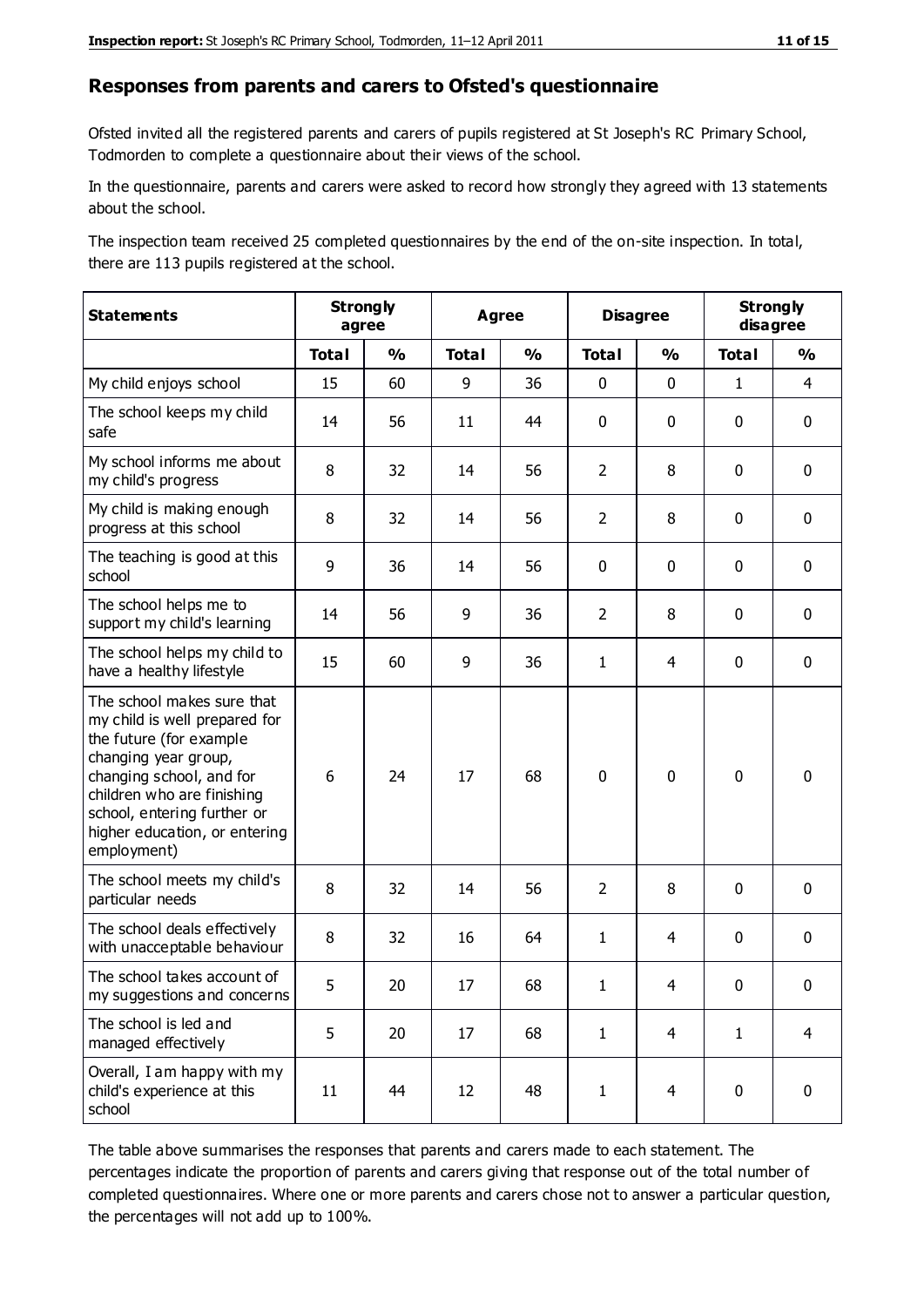## **Glossary**

| Grade   | <b>Judgement</b> | <b>Description</b>                                                                                                                                                                                                            |
|---------|------------------|-------------------------------------------------------------------------------------------------------------------------------------------------------------------------------------------------------------------------------|
| Grade 1 | Outstanding      | These features are highly effective. An outstanding school<br>provides exceptionally well for all its pupils' needs.                                                                                                          |
| Grade 2 | Good             | These are very positive features of a school. A school that<br>is good is serving its pupils well.                                                                                                                            |
| Grade 3 | Satisfactory     | These features are of reasonable quality. A satisfactory<br>school is providing adequately for its pupils.                                                                                                                    |
| Grade 4 | Inadequate       | These features are not of an acceptable standard. An<br>inadequate school needs to make significant improvement<br>in order to meet the needs of its pupils. Ofsted inspectors<br>will make further visits until it improves. |

#### **What inspection judgements mean**

#### **Overall effectiveness of schools**

|                       | Overall effectiveness judgement (percentage of schools) |      |                     |                   |
|-----------------------|---------------------------------------------------------|------|---------------------|-------------------|
| <b>Type of school</b> | <b>Outstanding</b>                                      | Good | <b>Satisfactory</b> | <b>Inadequate</b> |
| Nursery schools       | 59                                                      | 35   | 3                   | 3                 |
| Primary schools       | 9                                                       | 44   | 39                  | 7                 |
| Secondary schools     | 13                                                      | 36   | 41                  | 11                |
| Sixth forms           | 15                                                      | 39   | 43                  | 3                 |
| Special schools       | 35                                                      | 43   | 17                  | 5                 |
| Pupil referral units  | 21                                                      | 42   | 29                  | 9                 |
| All schools           | 13                                                      | 43   | 37                  | 8                 |

New school inspection arrangements were introduced on 1 September 2009. This means that inspectors now make some additional judgements that were not made previously.

The data in the table above are for the period 1 September 2009 to 31 August 2010 and are consistent with the latest published official statistics about maintained school inspec tion outcomes (see **[www.ofsted.gov.uk](http://www.ofsted.gov.uk/)**).

The sample of schools inspected during 2009/10 was not representative of all schools nationally, as weaker schools are inspected more frequently than good or outstanding schools.

Percentages are rounded and do not always add exactly to 100.

Sixth form figures reflect the judgements made for the overall effectiveness of the sixth form in secondary schools, special schools and pupil referral units.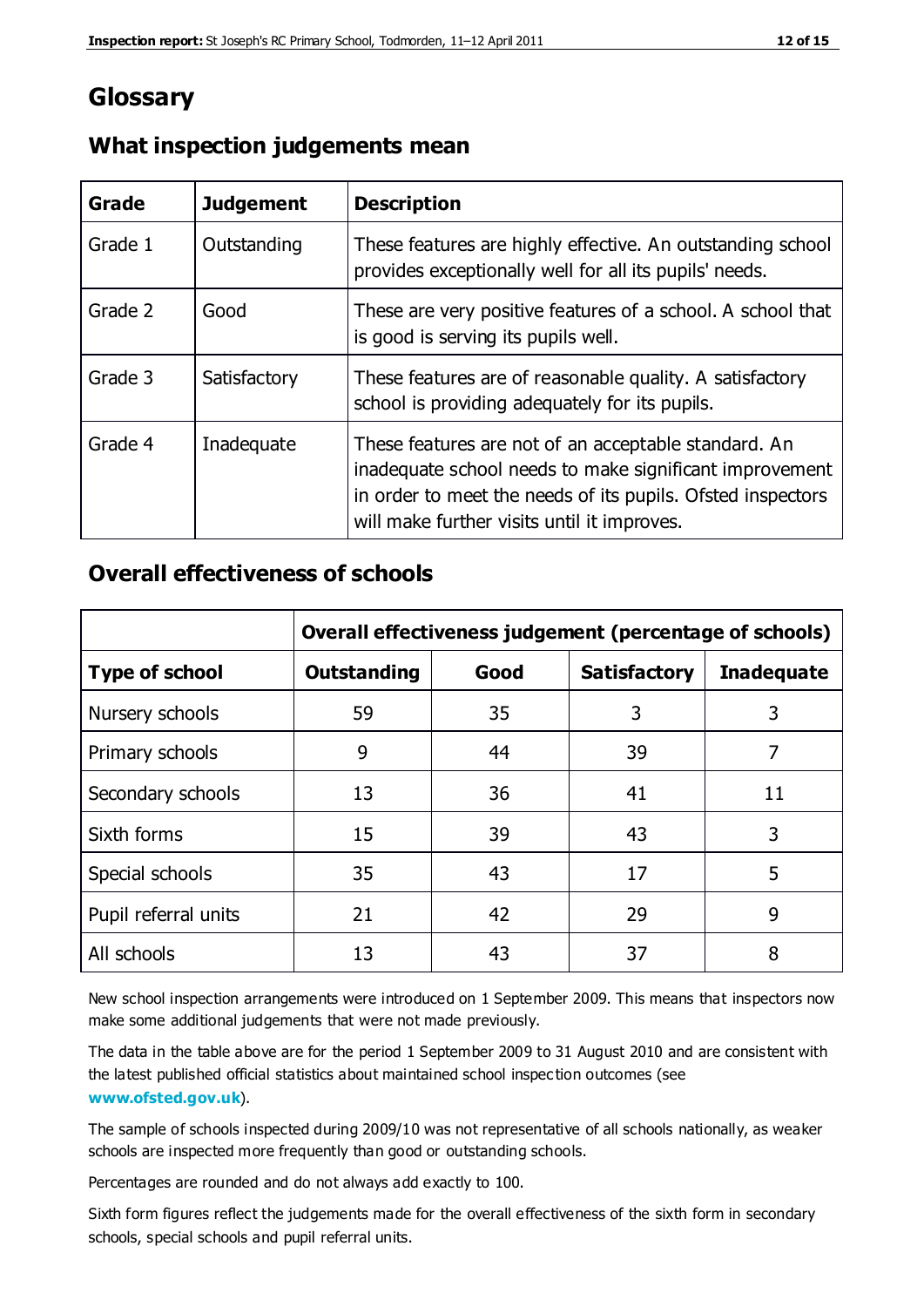# **Common terminology used by inspectors**

| Achievement:               | the progress and success of a pupil in their learning,<br>development or training.                                                                                                                                                          |
|----------------------------|---------------------------------------------------------------------------------------------------------------------------------------------------------------------------------------------------------------------------------------------|
| Attainment:                | the standard of the pupils' work shown by test and<br>examination results and in lessons.                                                                                                                                                   |
| Capacity to improve:       | the proven ability of the school to continue<br>improving. Inspectors base this judgement on what<br>the school has accomplished so far and on the quality<br>of its systems to maintain improvement.                                       |
| Leadership and management: | the contribution of all the staff with responsibilities,<br>not just the headteacher, to identifying priorities,<br>directing and motivating staff and running the school.                                                                  |
| Learning:                  | how well pupils acquire knowledge, develop their<br>understanding, learn and practise skills and are<br>developing their competence as learners.                                                                                            |
| Overall effectiveness:     | inspectors form a judgement on a school's overall<br>effectiveness based on the findings from their<br>inspection of the school. The following judgements,<br>in particular, influence what the overall effectiveness<br>judgement will be. |
|                            | The school's capacity for sustained<br>improvement.                                                                                                                                                                                         |
|                            | Outcomes for individuals and groups of pupils.                                                                                                                                                                                              |
|                            | The quality of teaching.                                                                                                                                                                                                                    |
|                            | The extent to which the curriculum meets<br>pupils' needs, including, where relevant,<br>through partnerships.                                                                                                                              |
|                            | The effectiveness of care, guidance and<br>support.                                                                                                                                                                                         |
| Progress:                  | the rate at which pupils are learning in lessons and<br>over longer periods of time. It is often measured by<br>comparing the pupils' attainment at the end of a key                                                                        |

stage with their attainment when they started.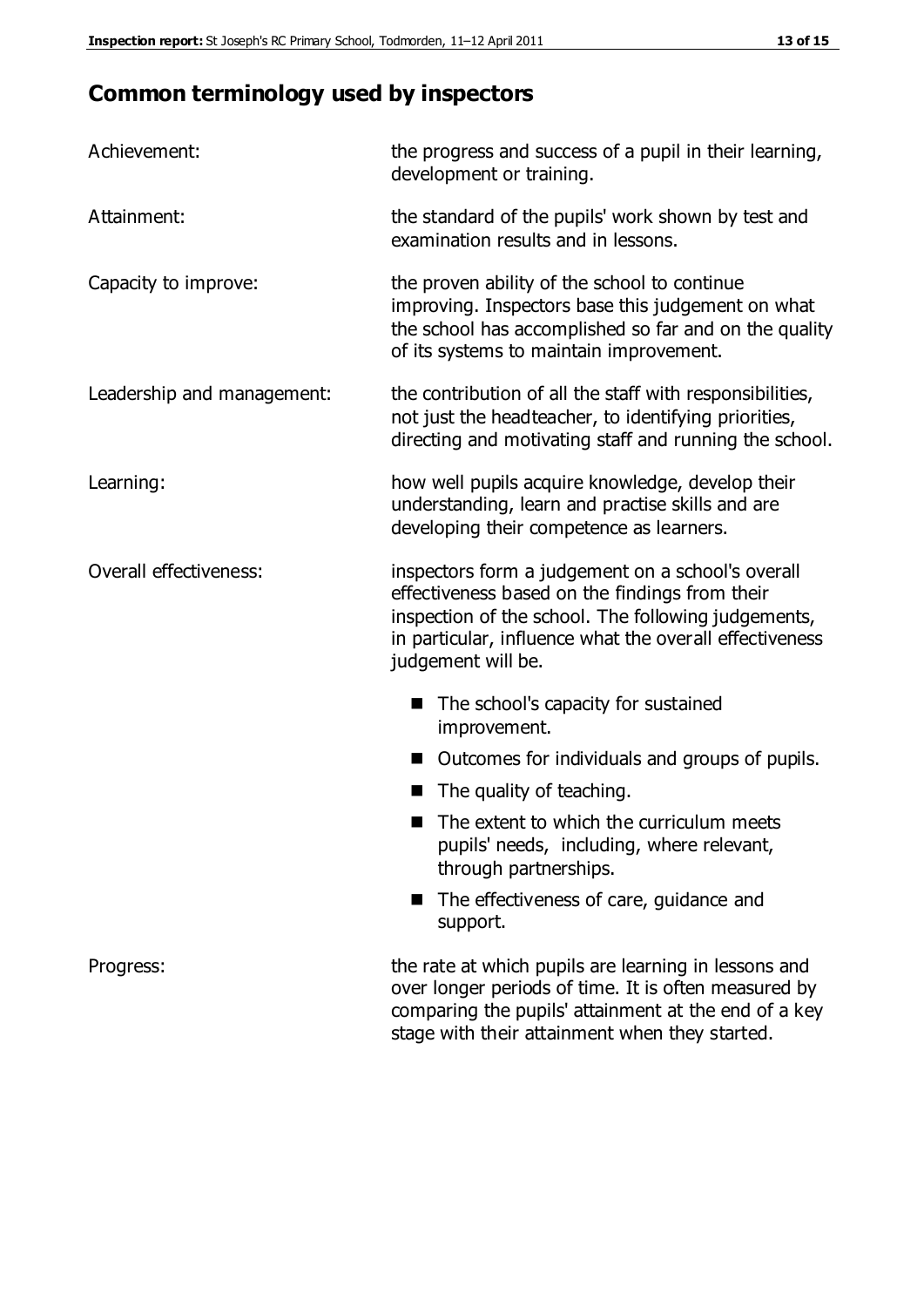#### **This letter is provided for the school, parents and carers to share with their children. It describes Ofsted's main findings from the inspection of their school.**

13 April 2011

#### Dear Pupils

#### **Inspection of St Joseph's RC Primary School, Todmorden, OL14 5HP**

Thank you for making us so welcome when we inspected your school recently. It was a pleasure to talk with such polite, friendly and honest young people.

We found that St Joseph's is a satisfactory school because it helps you to make satisfactory progress. We also found that some parts of the school are good. The Early Years Foundation Stage (that's the Nursery and Reception classes) gets children off to a good start in school. Adults in the school take good care of you and give all of you the little bits of extra support you might need from time to time. The curriculum (that's the things you get to learn about and do) is also good, and helps you develop into responsible and sensible young people.

However, there are some things which the school could do better, so I have asked the adults in the school to do the following:

- make sure that the work set for each one of you in lessons is neither too hard nor too easy
- make sure that when marking your work they always give clear guidance to help you get better, no matter what the subject might be
- **P** provide you with more opportunities to work things out for yourself, and spend less time explaining what you are going to be doing
- check more closely that you are actually increasing your understanding or learning new things in lessons and in other activities
- make sure that all adults take every opportunity to help you to learn.

You can help in these by letting your teachers know, politely of course, if you are finding the work the work they set for you too hard or too easy. May I give you all my best wishes for the future.

Yours sincerely,

Terry McDermott

Lead Inspector